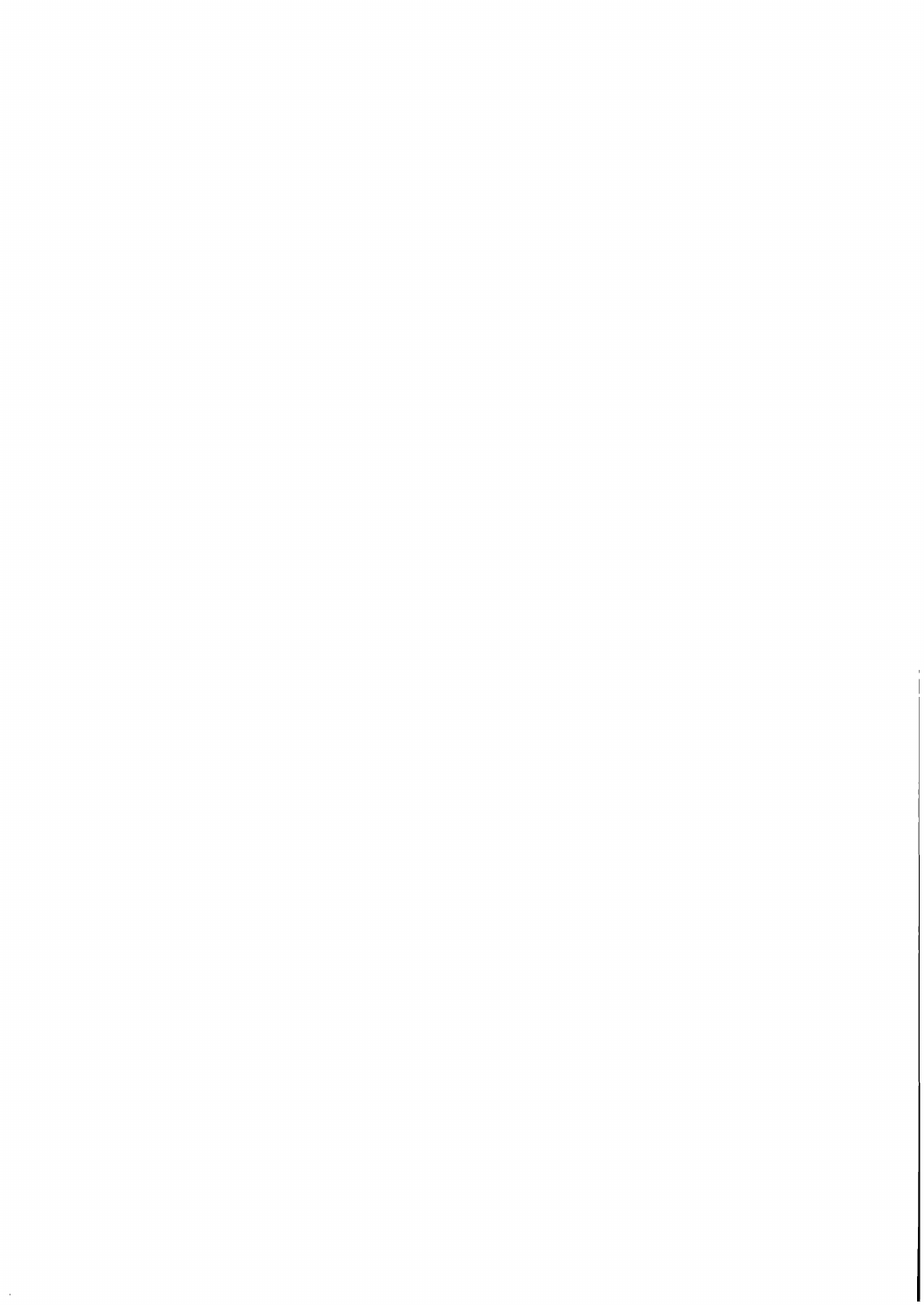**FOREWORD** 

Many of todayts most significant socioeconomic problems, such as slower economic growth, the decline of some established industries, and shifts in patterns of foreign trade, are interor transnational in nature, so that intercountry comparative analyses of recent historical developments are necessary. The understanding of these processes and future prospects provides the focus for IIASA's project on Comparative Analysis of Economic Structure and Growth.

Our research concentrates primarily on the empirical analysis of interregional and intertemporal economic structural change, on the sources of and constraints on economic gYowth, on problems of adaptation to sudden changes, and especially on problems arising from changing patterns of international trade, resource availablity, and technology. Inputoutput techiques are mature techniques, but still important<br>means of an analysis of structural changes. In this paper means of an analysis of structural changes. P. Karasz gives a short overview of the Czechoslovakian 1/0 model built in general in such a way that it may be used for analytical purposes as well as for being linked to a set of INFORUM-type models.

> Anatoli Smyshlyaev Project Leader Comparative Analysis of Economic Structure and Growth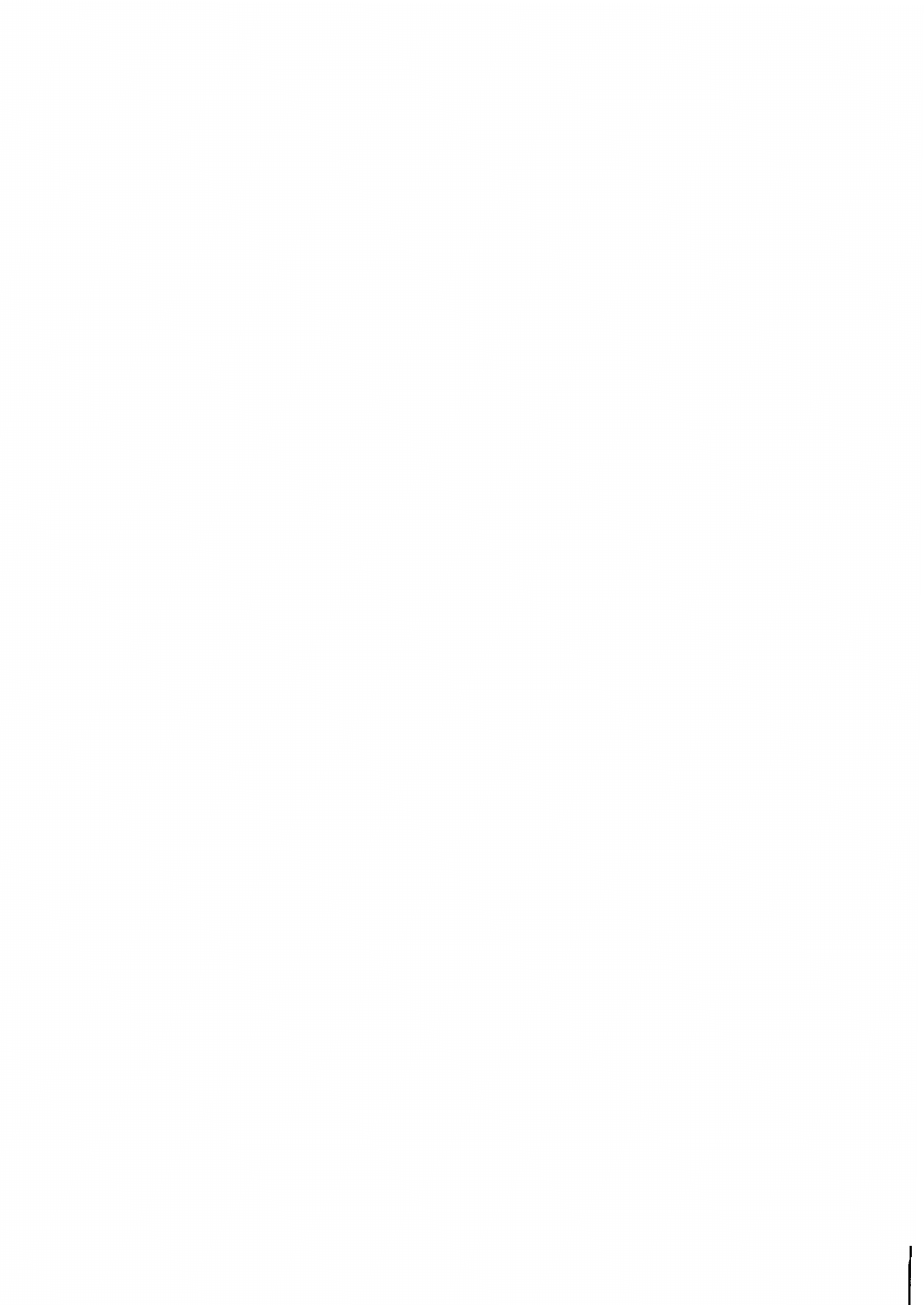## INFORUM-TYPE MODEL FOR CZECHOSLOVAKIA

### Pavol Karasz

Research Institute for Regional Economic Planning, Cintorinska 5, 816 44 Bratislava, Czechoslovakia

### 1. INTRODUCTION

The data base given by the input-output tables of the Czechoslovak economy and current statistics represents a convenient basis for an INFORUM-type model construction.

The Czechoslovak economy is a type of centrally planned economy, where questions about the dominating role of supply or demand in modeling several spheres of the reproduction process are still under development.

Generally known applications of the "classical" INFORUM approach (e.g. in the USA, Italy, Belgium, West Germany, Japan, etc.) are typically demand oriented. The adaptation of this approach for modeling a type of economy such as the Czechoslovak economy is possible in several ways. One of the possibilities is based on the direct use of the "classical" INFORUM approach with the application of suitable types of behavioral functions, which are more typical of centrally planned economies.

The aim of this contribution is a description of the main spheres connected with the INFORUM-type model for Czechoslovakia based on the use of the above mentioned approach,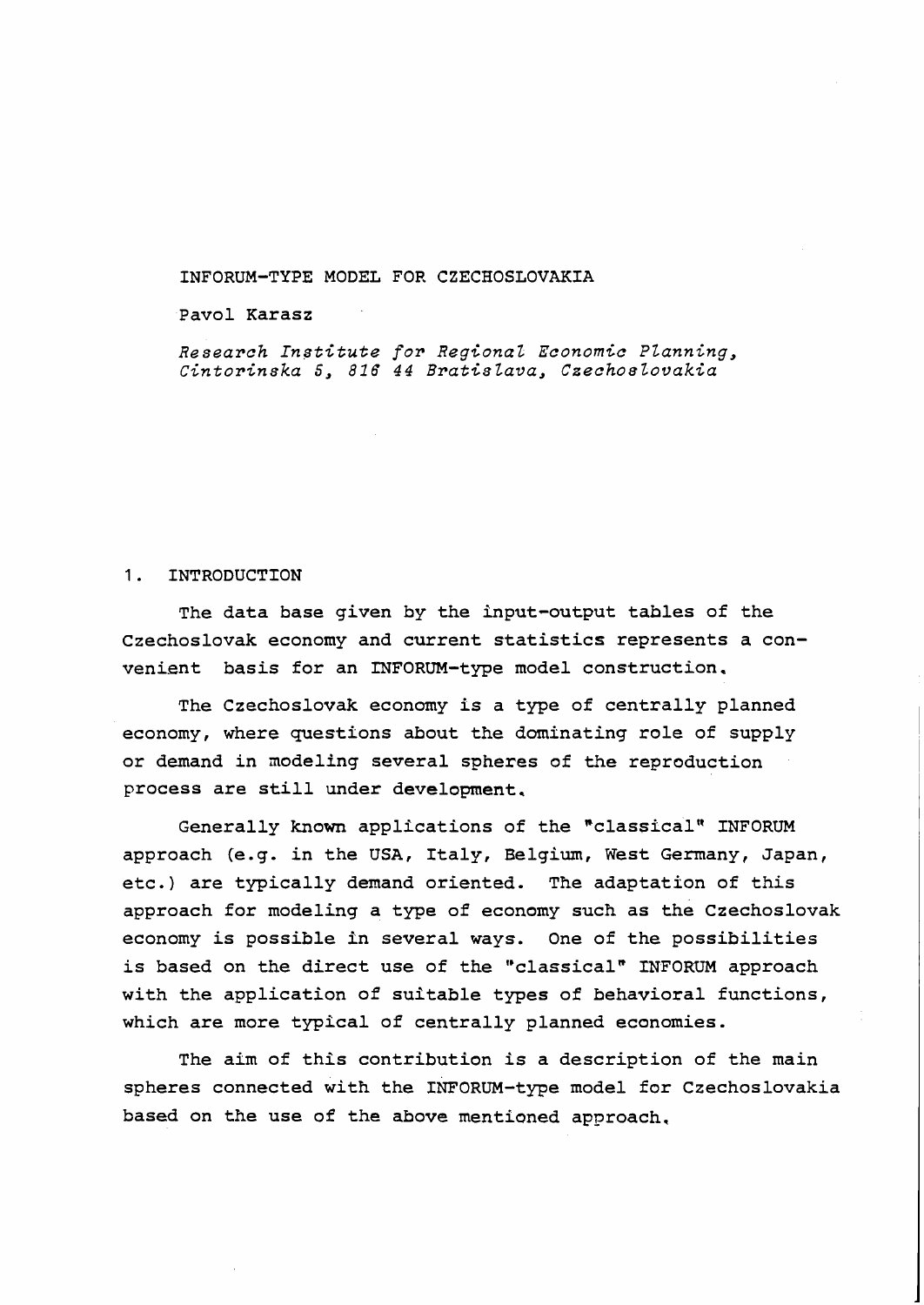#### **2.** A GENERAL DESCRIPTION OF THE MODEL

Any model is based on a description of the economy. For our purposes this description is given by the general structure of the Czechoslovak input-output tables. Figure 1 gives a schematic representation of the table used for the Czechoslovak model. The output structure of the economy, as other indicators, is divided into 28 branches (see Appendix 1). The sales of any one of these branches in a given year are shown in the table represented in Figure 1 across one row in the column corresponding to the buyer. The sum of all the final demand elements minus imports is the gross dmestic (social)  $product^{1)}$ .

The forecasts consist of tables of this type. The basic logic is to forecast final demand by colmms in total and for those branches which are essential from the point of view of the given column of final demand (see Appendix 2). For the rest of the branches the column totals can be distributed by. a convenient percentage structure derived from the base year. Also in the case of imports the same approach is used. By applying the sum of all final demand columns to the known Leontief linear model adapted for our needs we obtain the outputs which are necessary to yield final demand. With the help of these outputs it is possible to compute the forecasted level of labor productivity and compare the obtained characteristics with the target level of labor productivity (at the aggregated or disaggregated level) over the time horizon of a forecast.

Predicted interindustry flows as well as each column of final demand express domestic plus imported production. All indicators investigated in the model are given in constant prices of the year 1977 (except for disposable hcome) in million Czechoslovak crowns (Kcs) .

 $-2-$ 

 $\overline{1}$ ) Differences in the SWA and NMP concepts are widely known so that the reader is not surprised about the absence of nonproductive services in the 28 industries shown in Appendix 1 on the supply side.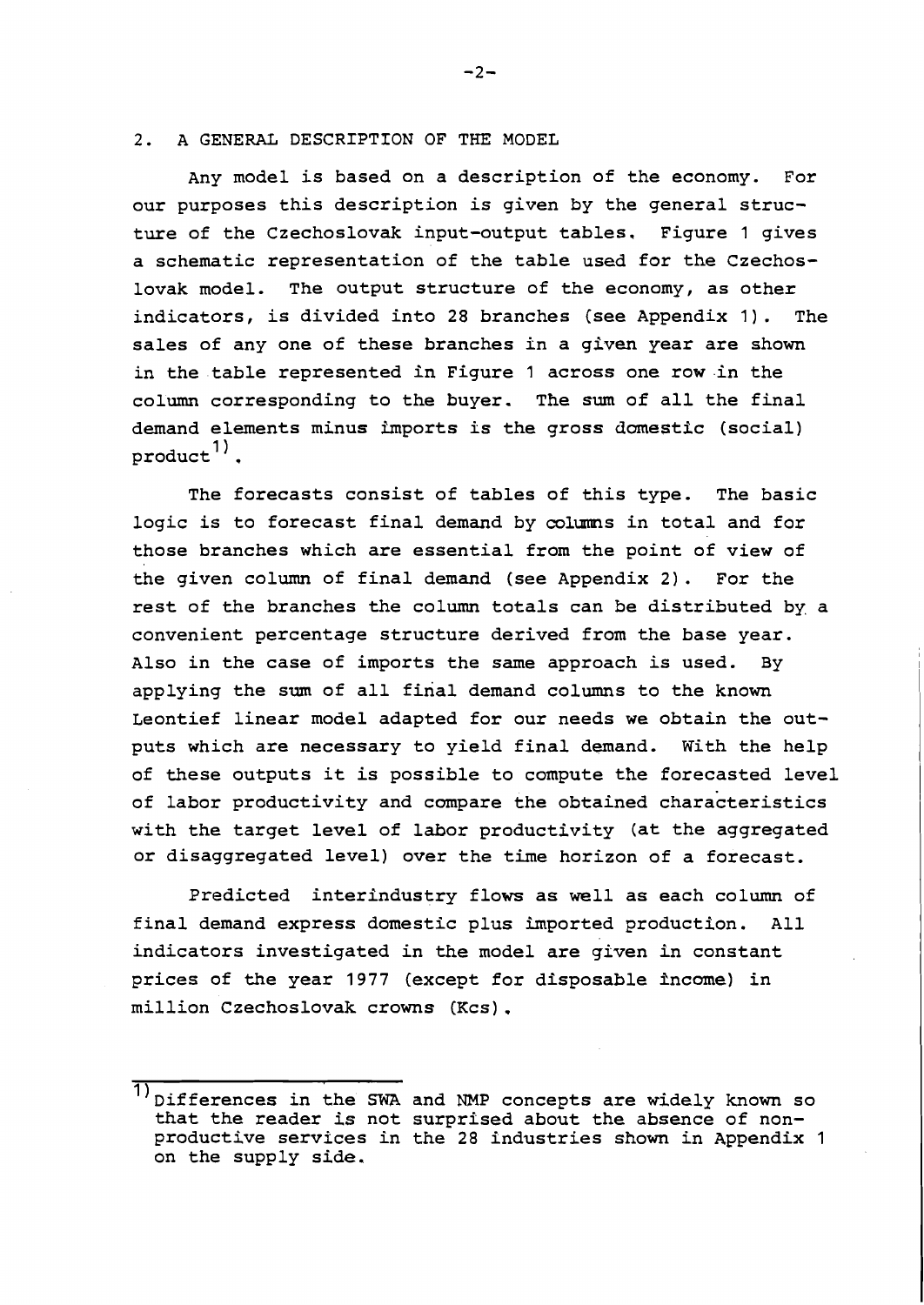

What the Czechoslovak model shows for each year. Figure 1.

 $-3-$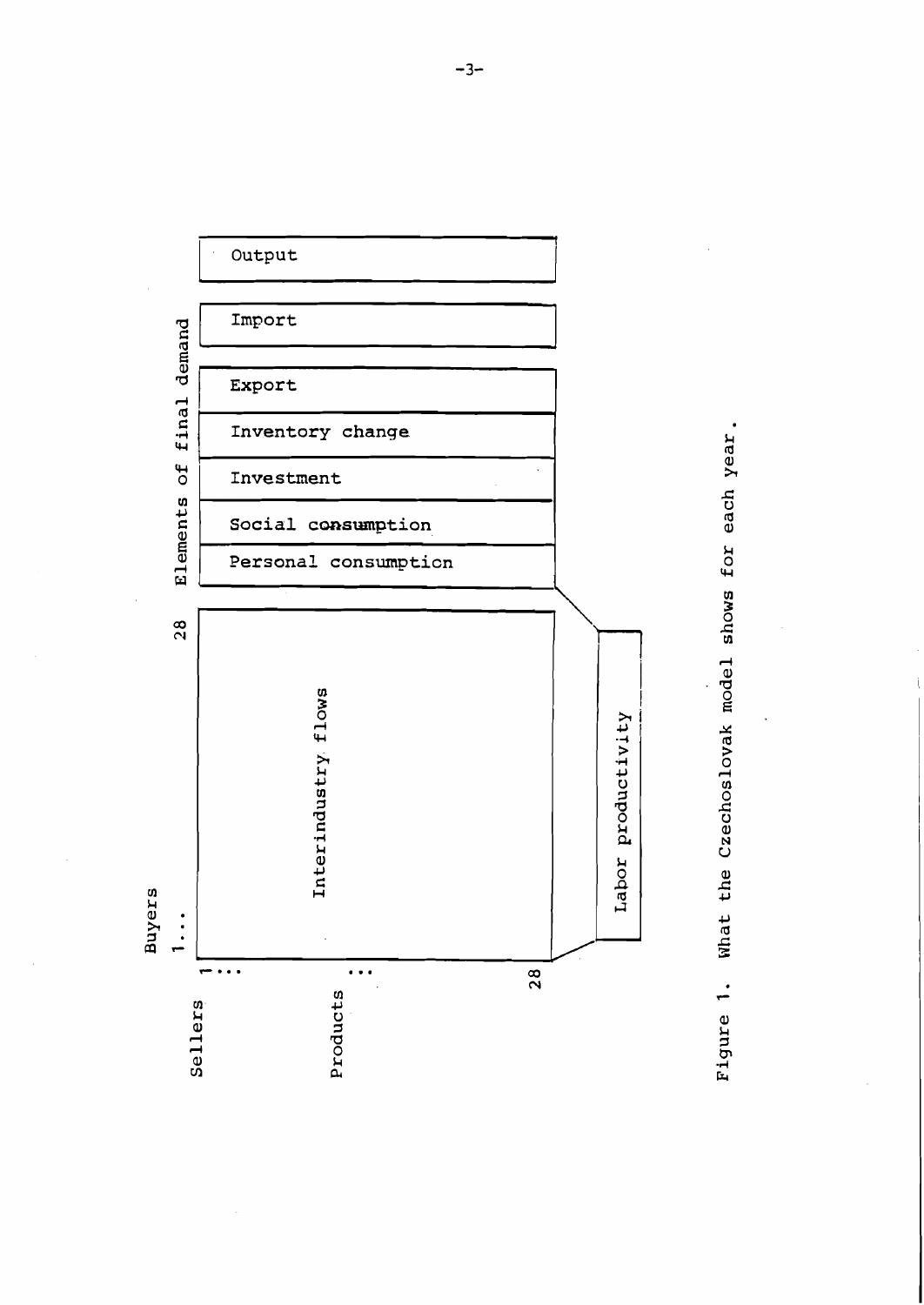Several types of behavioral functions are used for forecasting final demand elements as well as imports.

**3.** THE TYPES OF BEHAVIORAL FUNCTIONS USED

a. Personal Consumption

In the sphere of modeling of personal consumption we have started from the assumption that personal consumption in year t is a function of:

- (i) disposable income in year t, or
- (ii) disposable income in year t and personal consumption in year t-1.

The validity of these assumptions was repeatedly verified under the conditions of Czechoslwakia just as for several other centrally planned economies.

The forms of these demand functions are:

| (i) $c_i^t = \alpha_i + \beta_i r^t$ , or                  |
|------------------------------------------------------------|
| (ii) $c_i^t = \alpha_i + \beta_i c_i^{t-1} + \gamma_i x^t$ |

where

- $C_i^t$  value of personal consumption of good i in constant prices in year t;
- $\boldsymbol{\gamma}^\texttt{t}$  value of total disposable income in current prices in year t;
- $c_i^{t-1}$  value of personal consumption of good i in constant prices in year t-1.

Disposable income (expressed in current prices)-is taken from current statistical data and is equal to income minus personal financial payments (taxes, **ctc** ,] ,

The concrete use of the above described types of functions (i or ii) depends first of all on the character of a given good (branch). For example, In the case of the clothing industry function type (i] was chosen. The functions of personal consumption were estimated by industrial breakdown without further division in commodity groups.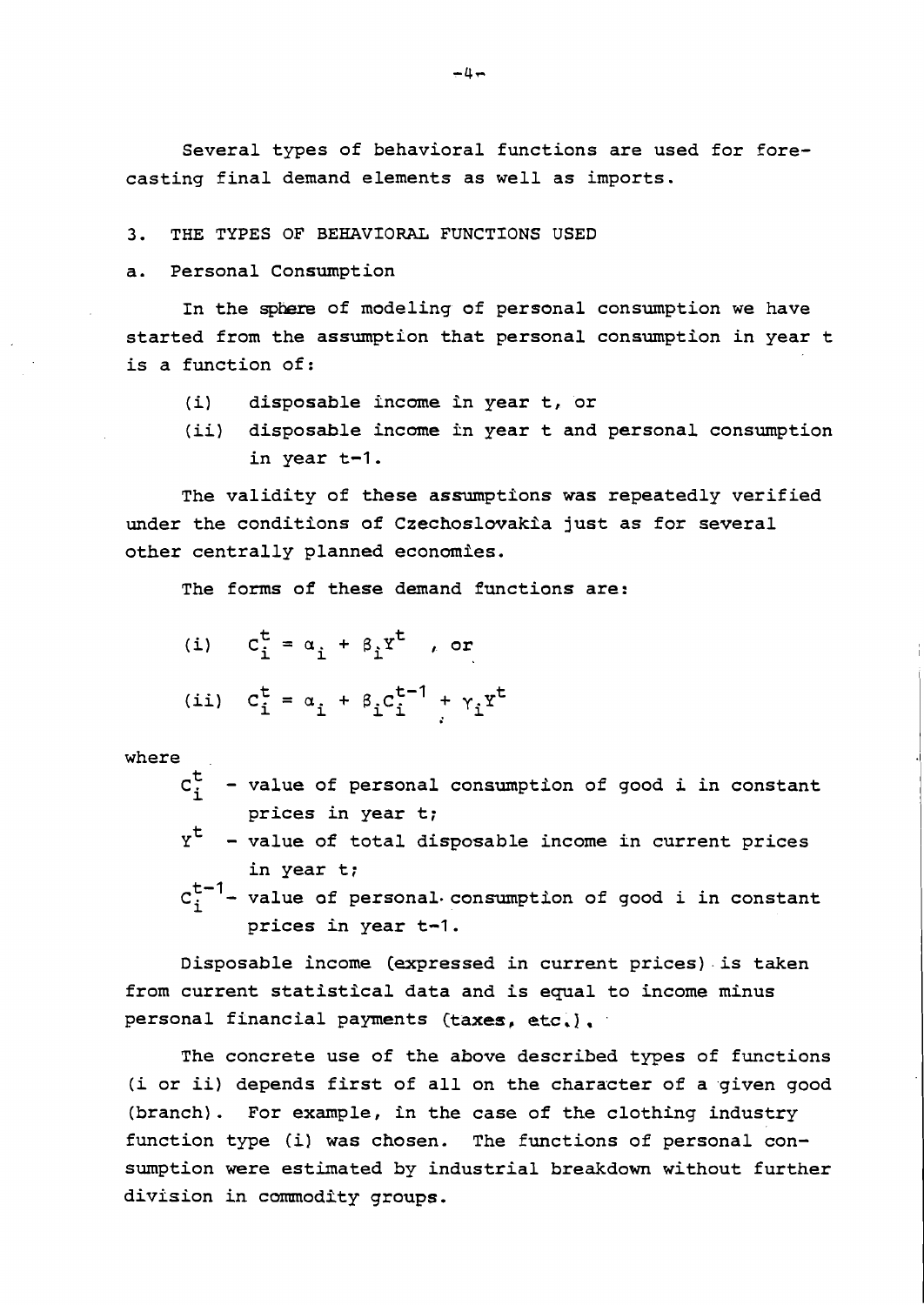Income elasticities for goods produced by essential branches from the point of view of personal consumption are described below<sup>2)</sup>:

| Agriculture                                          | 0.02 |
|------------------------------------------------------|------|
| Food industry                                        | 0.13 |
| Trade                                                | 0,13 |
| Transportation                                       | 0.01 |
| Production of electrical machinery<br>and appliances | 0.02 |
| Power industry                                       | 0.03 |
| Fuel industry                                        | 0.11 |
| Textile industry                                     | 0.03 |
| Machine building                                     | 0.02 |
| Chemical and rubber industry                         | 0.02 |
| Wood industry                                        | 0.03 |
| Clothing industry                                    | 0.01 |
| Leather industry                                     | 0.01 |

# b. Social Consumption

The second type of consumption contains all that amount of production which is necessary to cover the needs of society in several fields (education, health care, civil service, etc.) . The level of social consumption is regulated by means of central planning, Therefore it is possible to assume that social consumption (by branches) in year **t** is just a function of social consumption in year t-1. For our needs we used the form

$$
s_i^t = a_i s_i^{t-1}
$$

<sup>- - -- ~</sup>   $\overline{c}$ ) They are short-run elasticities and their sum is not equal to one, because the lagged dependent variable is important for many commodities, i.e. model (ii) has been used.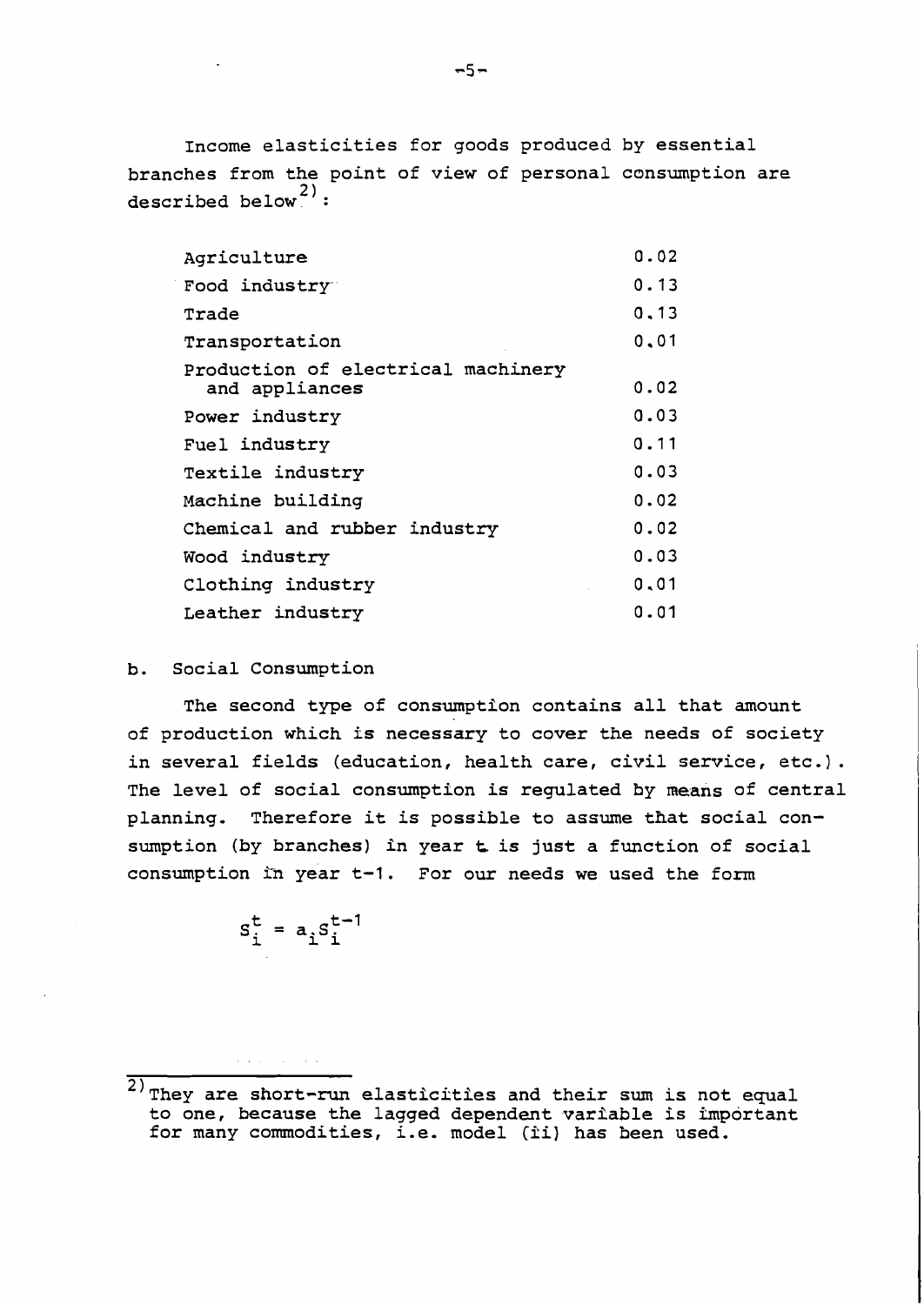where

 $s_i^t$  - value of social consumption of good i in constant prices in year t.

#### c. Inventory Change

The actual level of inventory change is centrally regulated by the requirements of the production process. Then we can assume that inventory change is a function of the production process. From this fact follows the application of our approach, which is based on the description of total investment as a linear function of production split by shares (with positive or negative signs) into the competent branches. Then the form of the function for inventory changes is:

$$
\Delta \mathbf{I}_{i}^{\mathbf{t}} = \mathbf{a}_{i} (\alpha + \beta \mathbf{X}^{\mathbf{t}})
$$
 (1)

where

 $\Delta I_i^t$  - value of inventory change of good i in constant prices in year t;

 $x<sup>t</sup>$  - value of production in constant prices in year t.

Parameters  $\alpha$ ,  $\beta$  are statistically estimated and  $a_i$  is derived from the structure of inventory change in the base year.

For total invetory change **we** obtain the function:

$$
\Delta I^{t} = 10844.31 + 0.028 X^{t} .
$$
  
(0.0079)

### d. Investments

Usually the modeling of investments in INFORUM-type models in a given year is divided into investments for replacement and investments for expansion. In our approach investments are not divided. They are treated as a whole depending on two factors: sources and capacities. The sources are expressed by the value of accumulation (inventory change plus investment] of the previous year. On the one hand these values describe the time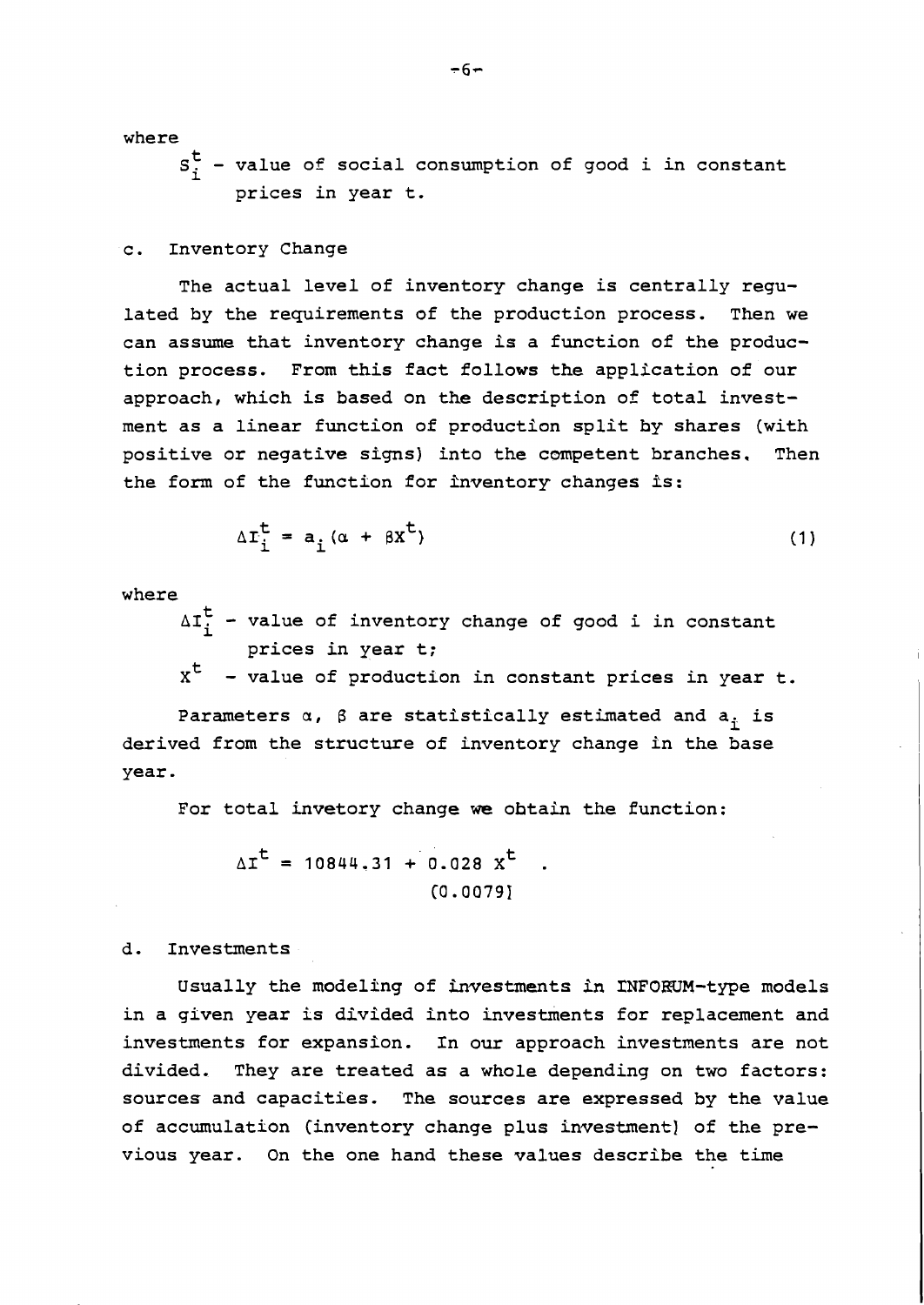effect in the production process (in investments), and on the other hand the unfinished construction volume of the previous year. The capacities are represented by values of production in the current year. Then investment in year t is dependent on inventory change in investment in year t-1, and on the actual production level. The form of investment function is given by:

$$
v^{t} = \gamma + \delta (v^{t-1} + c^{t-1}) + \sigma x^{t} \quad . \tag{2}
$$

Substituting the function for total inventory change (from  $(1)$  to  $(2)$ ) gave the final form of the investment function :

$$
v^{t} = a + bv^{t-1} + cx^{t-1} + dx^{t}
$$

where

 $v<sup>t</sup>$  - value of investments in constant prices in year t.

The meaning of  $x^t$  and  $c^{t-1}$  is the same as for inventory change. For the parameters we take:  $a = \gamma + \delta a$ ,  $b = \delta$ ,  $c = \delta \beta$ ,  $d = \sigma$ .

From the point of the relationship between sources and capacities on the one hand and investment on the other hand it is striking if the coefficient d is negative. Tn this case an increase in production corresponds to a decrease of investment and vice versa, i.e. a decrease of production entails an increase in the level of investment. Then it is possible to treat the given function as a reflection of a simple regulating tool which describes the proportions between the necessary investment level and the dynamics of production under the conditions (degree of development) of the investigated economic system.

The functjon for total investment **is** estimated as:

 $v^t$  = 72326.76 + 1.0075  $v^{t-1}$  + 0.0282  $x^{t-1}$  - 0.0662  $x^t$  $(0.0006)$   $(0.024)$ .  $(0.08)$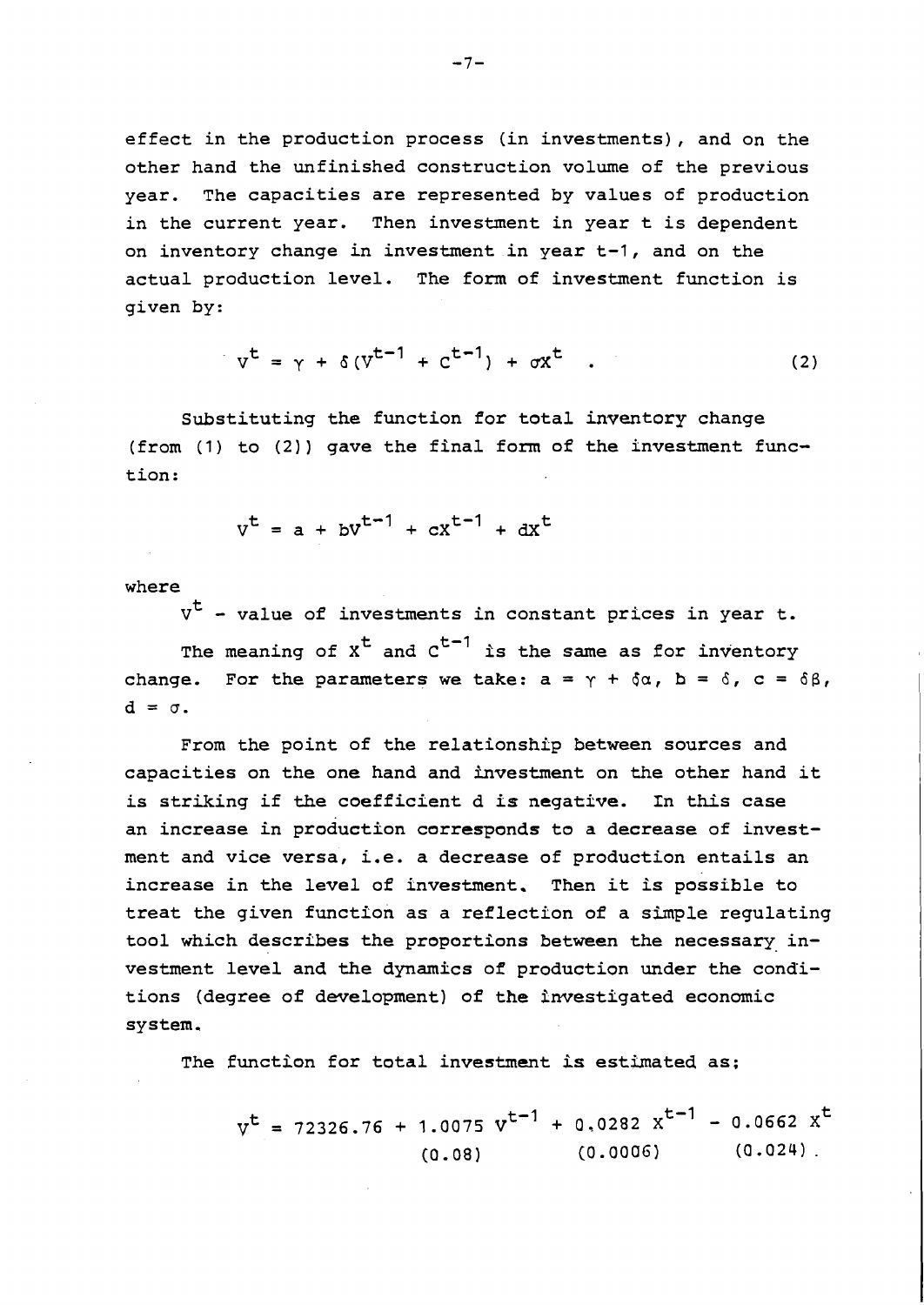The total investment is split into the relevant branches (equipment and construction) by shares derived from the base year.

#### e. Exports

The modeling of exports in the centrally planned economies is mostly a combination of the supply and demand oriented approach. Usually the supply factor is represented by production and the demand factor by world imports. Our experience confirms the validity of this approach also under the conditions of the Czechoslovak economy. From this fact follows-the form for export functions

$$
E_i^t = a_i + b_i X_i^t + c_i D^t
$$

where

- $E^t_i$  value of exports of good *i* in constant prices in year t;
- $D^{\mathbf{t}}_i$  value of world imports of the i-th commodity in current prices (in million franco crowns).

From the analytical point of view the values and signs of coefficients  $b_i$  and  $c_i$  play an important role. The values correspond to the shares of the production of branch i and world imports with respect to exports of goods produced by branch i. The signs give information on the role of supply and demand in the export functions. This means on the one hand that a positive value of  $b_i$  corresponds to supply conditions from the exporter's position (more production - more exports) and a positive value of  $c_i$  corresponds to demand orientation of the producer's position (more world trade - more exports). On the other hand, a negative value of  $b_i$  corresponds to nonsupply conditions from the exporter's position and a negative value of  $c_i$  corresponds to non-demand conditions of foreign markets for good i from the producer's position.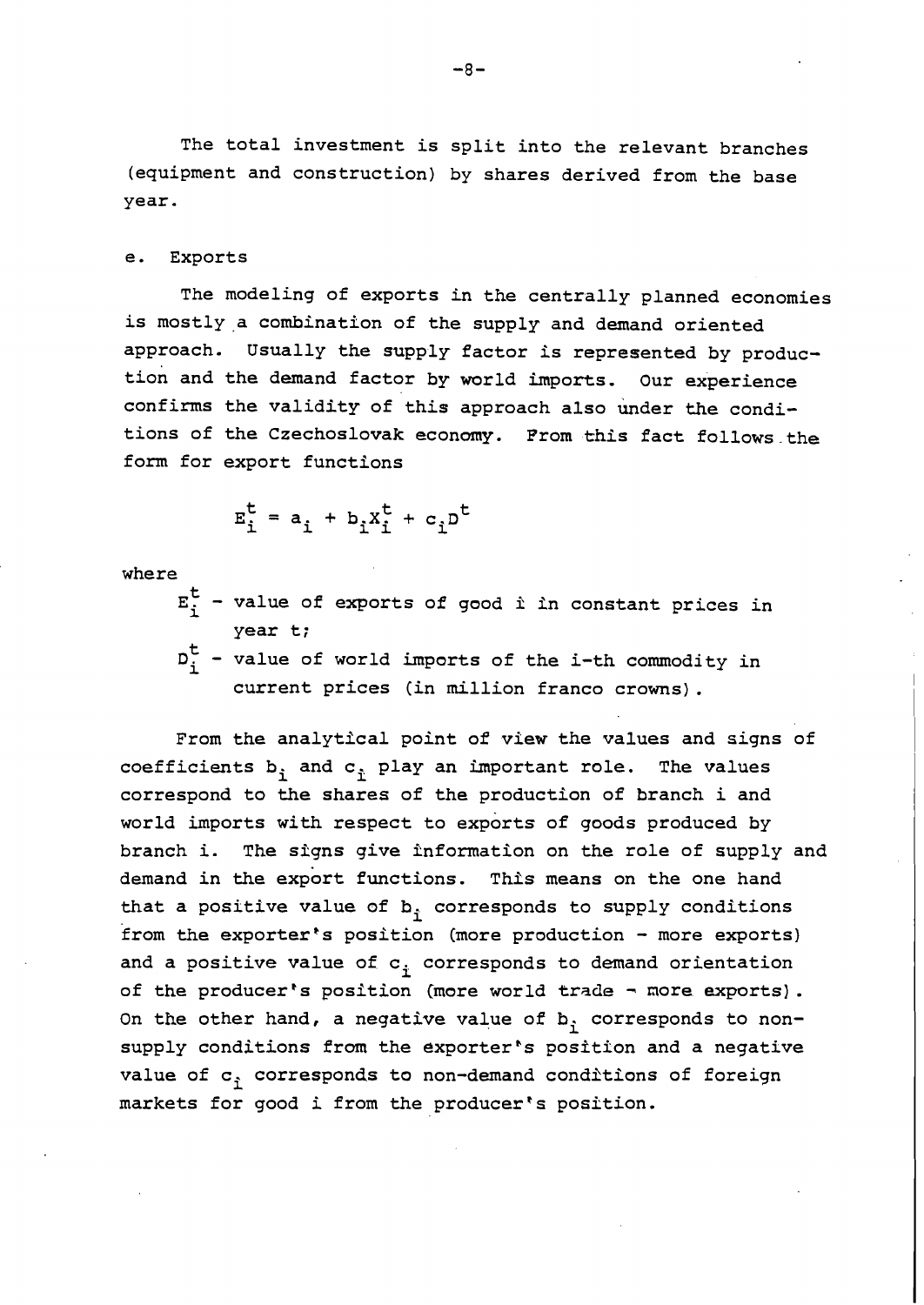The coefficients of export functions for some branches are given below:

| <b>Branches</b>                                     | $a_{\dot{1}}$ | $\mathtt{b}_{\mathtt{i}}$ | $\mathtt{c}_{\mathtt{i}}$ |
|-----------------------------------------------------|---------------|---------------------------|---------------------------|
| Fuel industry                                       | 3229.6        | $-0.09$<br>(0.00)         | 0.08<br>(0.00)            |
| Ferrous metallurgy                                  | $-870.2$      | 0.1<br>(0.00)             | $-0.03$<br>(0.00)         |
| Chemical and rubber industry                        | 11.9          | 0.09<br>(0.00)            | 0.05<br>(0.00)            |
| Machine building                                    | $-27137,4$    | 0,75<br>(0, 17)           | $-0.36$<br>(0.46)         |
| Production of electrical<br>machinery and equipment | 419           | 0.11<br>(0.00)            | 0.03<br>(0.00)            |
| Production of building com-<br>ponents              | $-1719.6$     | 0.19<br>(0.00)            | $-0.02$<br>(0.00)         |
| Wood industry                                       | 4350.6        | $-0.19$<br>(0.01)         | 0.07<br>(0.00)            |
| Paper and cellulose industry                        | 317,7         | 0,03<br>(0.00)            | 0.01<br>(0.00)            |
| Glass, ceramics, and porcelain                      | $-933.7$      | 0.59<br>(0.02)            | $-0.01$<br>(0.00)         |
| Textile industry                                    | $-296.1$      | 0.11<br>(0.02)            | 0.03<br>(0.00)            |
| Clothing industry                                   | 160.9         | 0.11<br>(0.07)            | 0.03<br>(0.00)            |
| Leather industry                                    | $-1117$       | 0, 34<br>(0.05)           | 0.006<br>(0.000)          |
| Food industry                                       | 8173.1        | $-0.06$<br>(0.00)         | 0.04<br>(0.00)            |
| Transportation                                      | $-8111.1$     | 0.28<br>(0.01)            | 0.03<br>(0.00)            |
| Trade                                               | $-4772.9$     | 0.4<br>(0.04)             | 0.13<br>(0.03)            |

From the above coefficients follows that only in the fuel industry, the wood industry, and the food industry there are non-supply conditions from the exporter's position. This fact is given first of all by the character of goods determined by the above branches, and also by the role of these goods within the Czechoslovak economy. The non-demand conditions from the producer's position in ferrous metallurgy, machine building,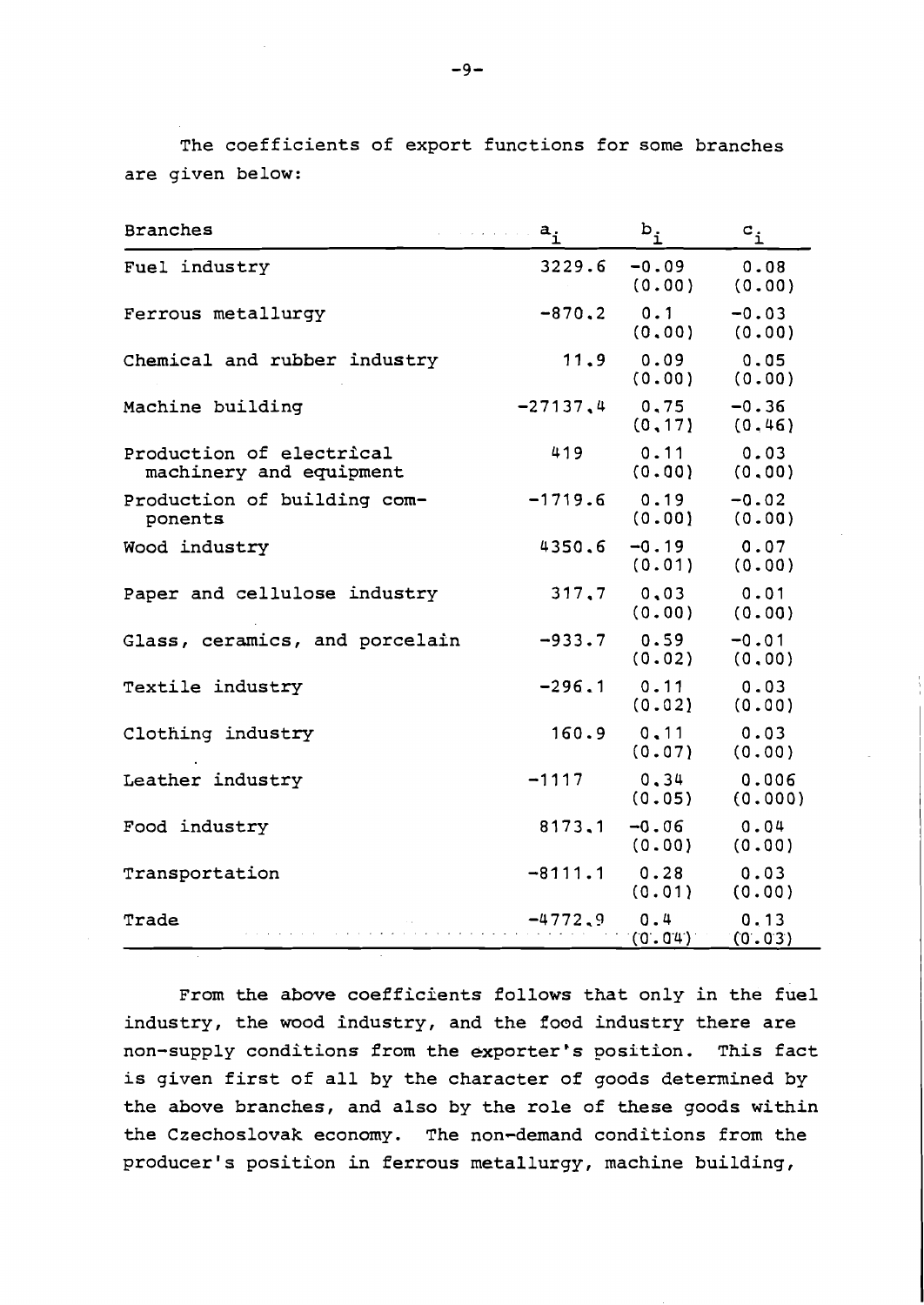production of building components, and glass, ceramics, and procelain mainly follow from the level of competent goods with respect to the situation of foreign markets.

### f. Imports

In the sphere of import modeling the pure supply approach was preferred. This fact was supported first of all by the character of the Czechoslovak foreign trade. More than 70% of the Czechoslovak imports are from socialist countries, and in this area the dominating aspects are, In general, the needs of the buyer country, i.e. imports are considered as complementary ones. Then for the import functions the form is given by

$$
M_i^t = a_i + b_i X_i^t
$$

where

**M:** - value of import of good **i** in constant prices in year t.

The import function for branch *i* expresses the amount of imports of good i necessary to cover the needs of the production of branch i in a given year. This fact explains the meaning of coefficient  $b_i$ , which directly gives an import determination for the given value of production. Therefore, under our conditions, these are always positive values smaller than 1 (except for the fuel industry, where imports (oil, gas) are bigger than production). Information about the complementary or substitute character of imports is given by the value a<sub>i</sub>. If domestic. substitution does not exist,  $a_{\hat{p}} \geq 0$ . In the opposite case  $a_{\hat{p}}$ is negative. It should be noted that a positive value of  $a_i$ was only obtained for ferrous metallurgy and for the chemical and rubber industry.

For the most essential branches the estimated coefficients of the import functions are given below: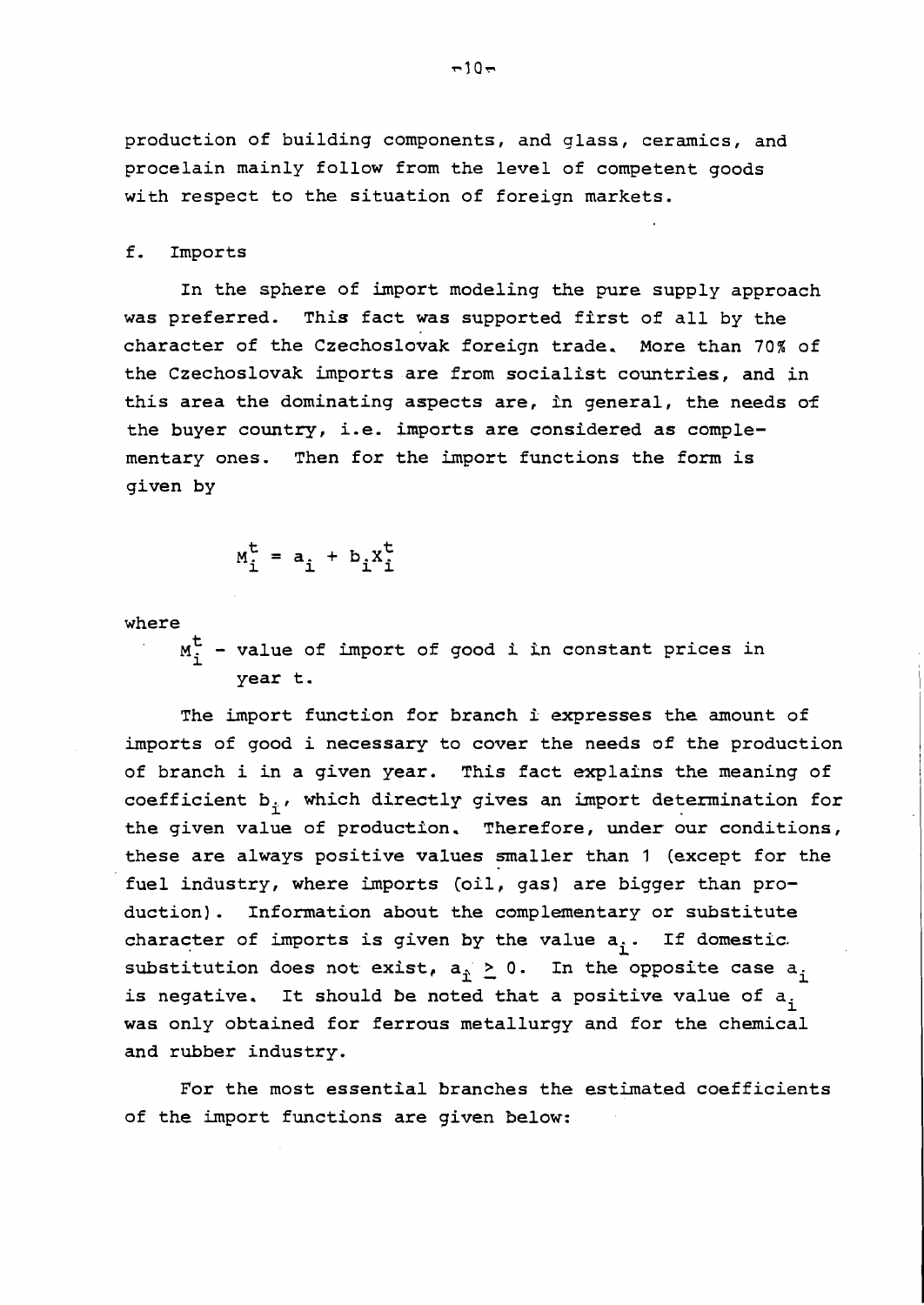| <b>Branches</b>                                      | $a_i$      | $b_i$           |
|------------------------------------------------------|------------|-----------------|
| Fuel industry                                        | $-65650.5$ | 1.66<br>(0.08)  |
| Ferrous metallurgy                                   | 1482.8     | 0.05<br>(0.00)  |
| Nonferrous metallurgy                                | $-4219.4$  | 0.56<br>(0.02)  |
| Chemical and rubber industry                         | 408.2      | 0.24<br>(0.00)  |
| Machine building                                     | $-4044.6$  | 0.33<br>(0.01)  |
| Production of electrical machinery<br>and appliances | $-1390.2$  | 0.15<br>(0, 00) |
| Textile industry                                     | $-2401.9$  | 0.18<br>(0.00)  |
| Transportation                                       | $-5939.3$  | 0, 30<br>(0.00) |

# g. Labor Productivity

The starting point for an investigation of labor productivity is given by the assumption of full employment (which is typical of the Czechoslovak economy as well as of other centrally planned economies). The disposable labor force in the national economy is practically equal to employment. This is one of the most essential factors, which plays an important role in the level and character of labor productivity.

Assuming that changes in labor' productivity are determined by the character of the economic system's development, labor productivity is defined as a function of time:

$$
\log \frac{x_i^t}{\frac{t}{L_i^t}} = a_i + b_i t
$$

where

L: - number of employees (in thousands) in branch **<sup>i</sup>** and year t.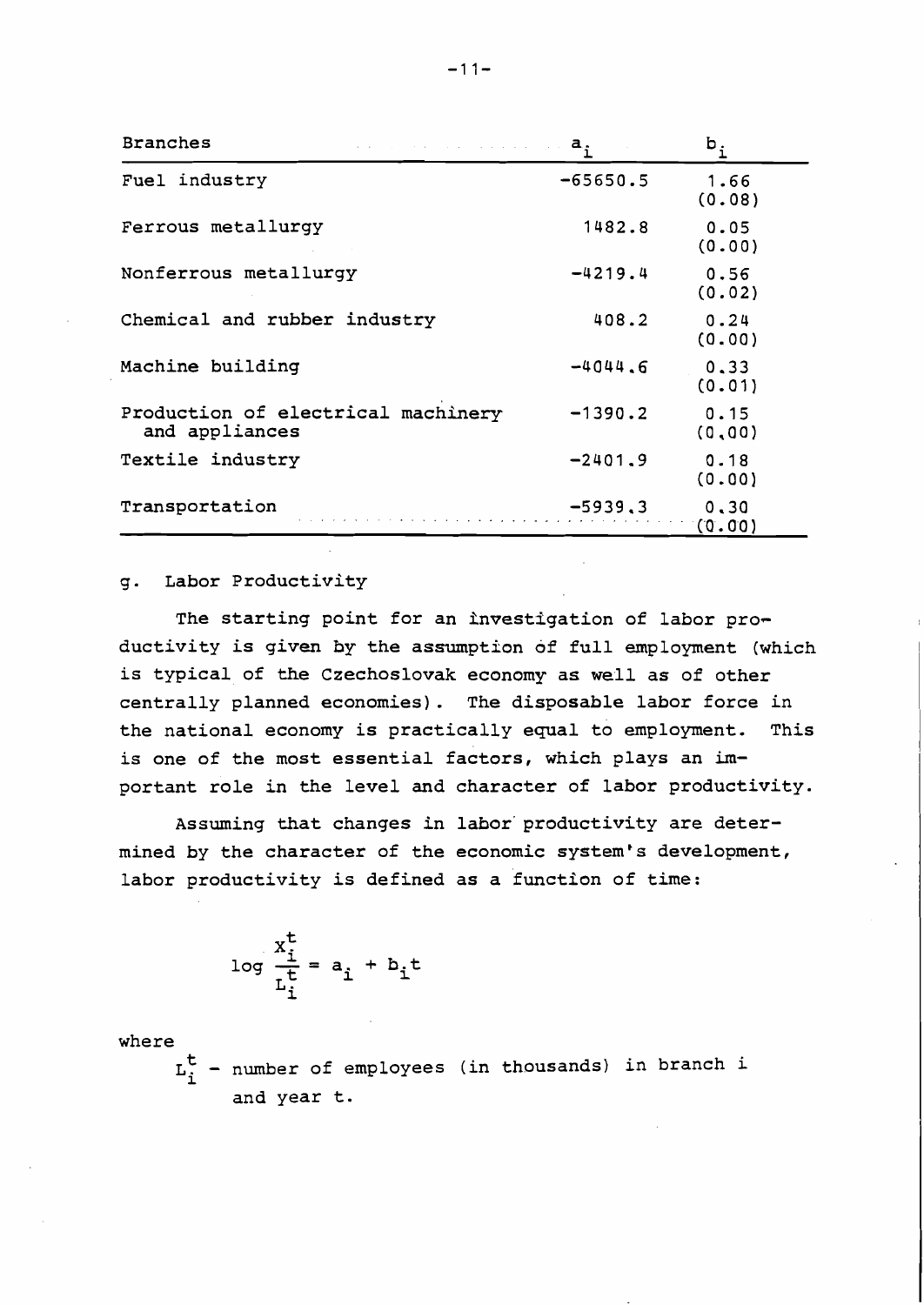At the national level rates of growth of labor productivity are about 3.5%:

$$
\log \frac{x^t}{\overline{L}_t} = 2.7044 + 0.0335 t .
$$
\n(0.0000)

4. CHANGES IN COEFFICIENTS

Changes in input-output coefficients are decisive for any meaningful investigation of structural change in an economy. The method chosen here Is based on the well known **INFORUM**  logistic curve approach.

A logistic curve is defined by the differential equation

$$
\frac{1}{c} \frac{dc}{dt} = b(a-c)
$$

where "c" denotes the coefficient, "a" its asymptote, and "b" a constant.

 $\mathbf{r}$ 

The solution of this differential equation is

$$
c_t = \frac{a}{(1 + ae^{-bt})}
$$

where A is a constant of integration.

To apply ordinary least squares, the equation is rearranged as follows:

s follows:  
\n
$$
log(\frac{a}{c_t} - a) = logA - bat
$$
, if  $\frac{a}{c_t} \ge 1$ ,

or

$$
log(1 - \frac{a}{c_t}) = log(-A) - bat
$$
, if  $\frac{a}{c_t} < 1$ 

The first equation is used for rising coefficients, and the second for declining coefficients.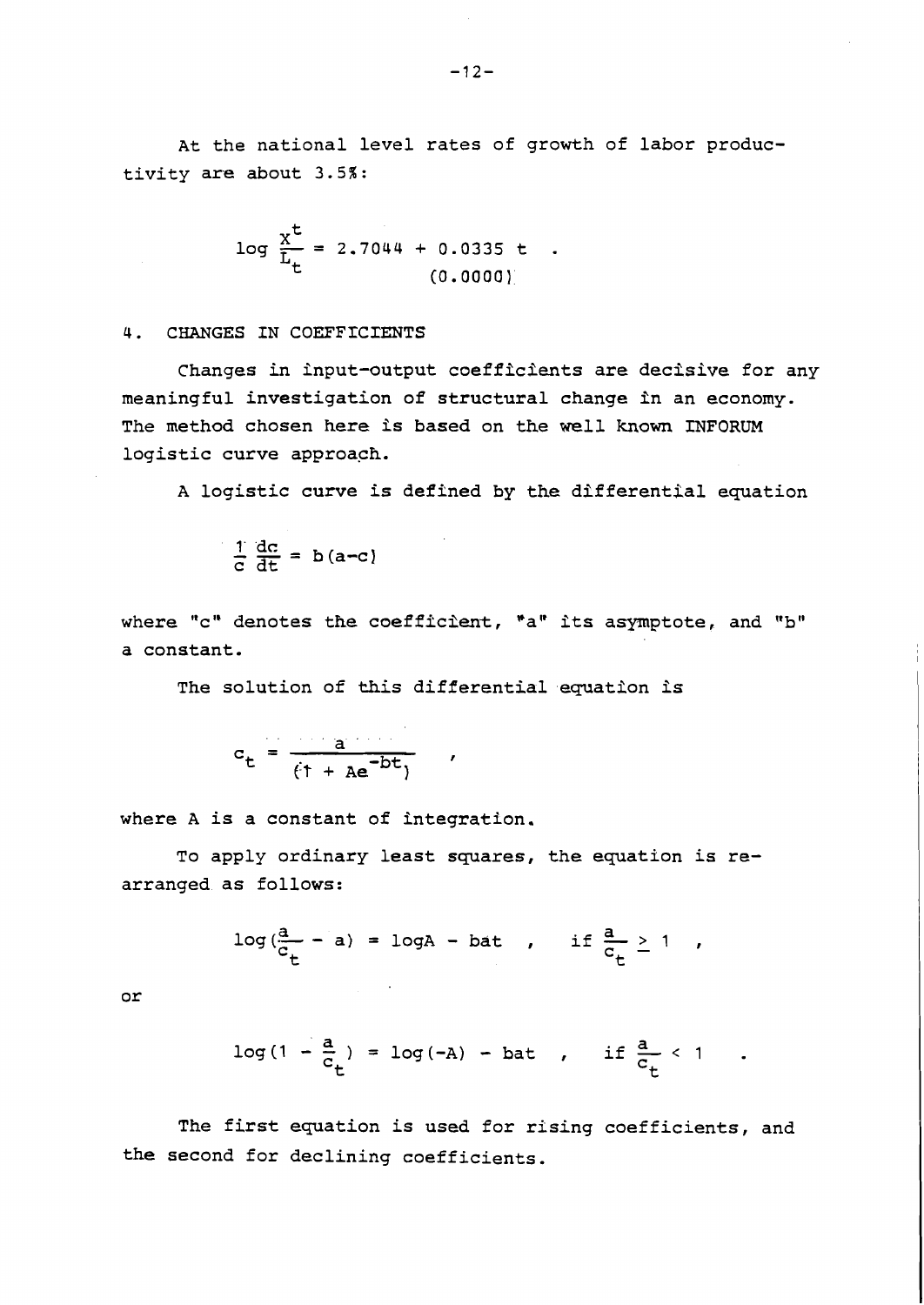The above equations have been applied only for the most important coefficients (see Appendix 3). For the rest of the coefficients the structure derived from the base year was used.

Changes in input-output coefficients may arise from changes in technologies, modernization, substitution between several kinds of inputs, etc. A global characterization of the movement of coefficients for a given period is possible by considering a share of intermediate inputs in total output. Changes in these shares are given below for a selected group of branches.

المتعاطي والمتناور المتمالي والمتناور والمتمرد

| <b>Branches</b>                                      | 1973 | 1977 | 1982 |
|------------------------------------------------------|------|------|------|
| Agriculture                                          | 1.12 | 1.32 | 1.33 |
| Fuel industry                                        | 1.21 | 1.75 | 1.64 |
| Power industry                                       | 1.25 | 1.44 | 1.46 |
| Ferrous metallurgy                                   | 1.32 | 1.64 | 1.70 |
| Chemical and rubber industry                         | 1.65 | 2.32 | 2.71 |
| Machine building                                     | 1.42 | 2.06 | 2.42 |
| Production of electrical machinery<br>and appliances | 1.68 | 2.25 | 2.56 |
| Textile industry                                     | 1,20 | 1.30 | 1.50 |
| Food industry                                        | 1.25 | 1.41 | 1.46 |
| Building industries                                  | 1.67 | 2.68 | 3.12 |
| Transportation                                       | 1.28 | 1.48 | 1.50 |

Ratios of intermediate use (1967 =1)

## 5. SOME QUESTIONS **AND** REMARKS ON FURTHER DEVEZOPMENT

The information given in the previous parts of this contribution represents some description of the real side of the model. In its further development there are two principal directions.

The first one is a further improvement of the recent stage of the model, mainly in the sphere of:

- extension of final demand categories in the area of personal consumption; and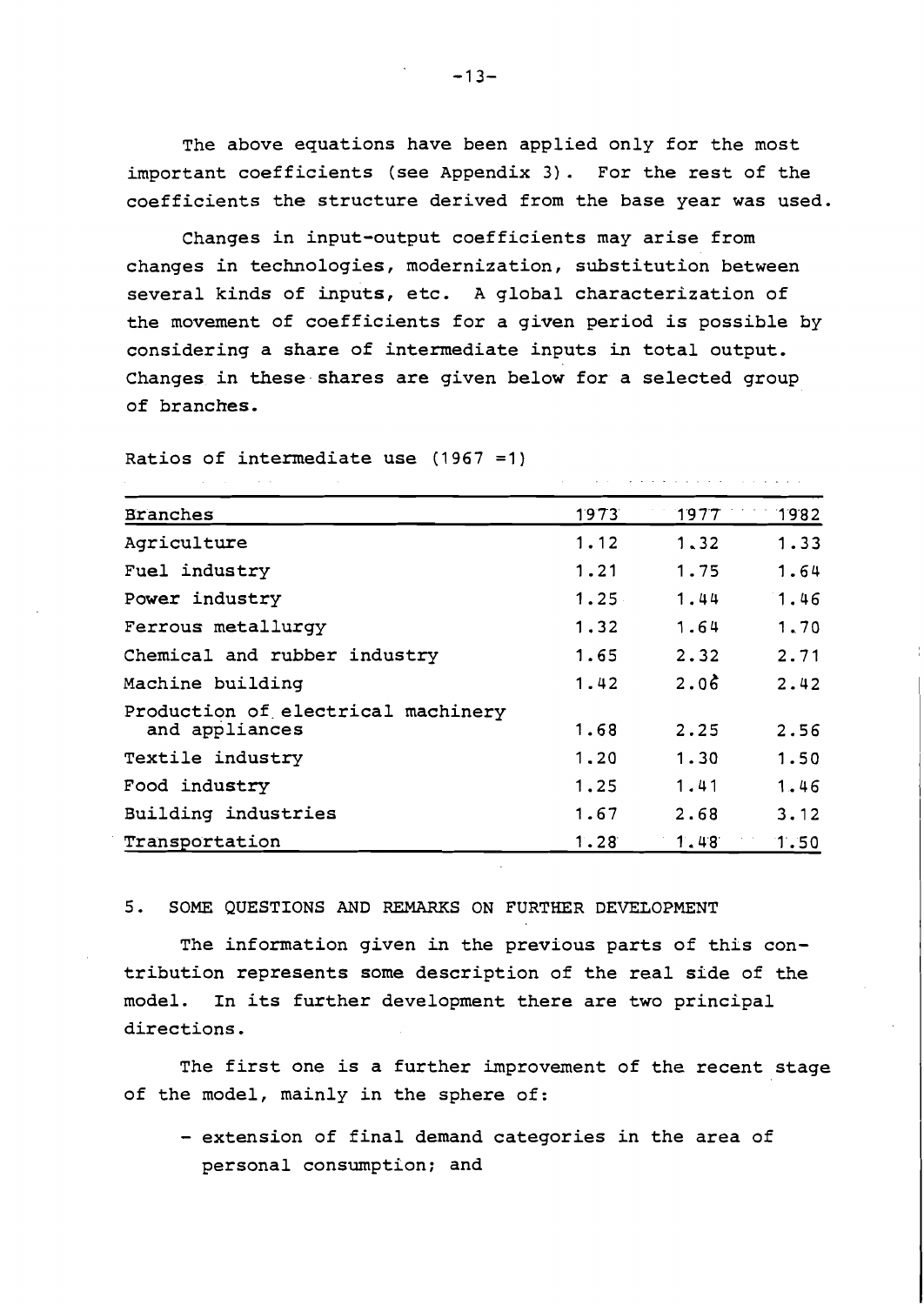- explicit expression of centrally planned economies, market economies and developing countries in the foreign trade equations.

The second one is an extension of the real side of the model by price considerations and its integration into the international system of INFROUM-type models linked in the sphere of foreign trade.

The basic contribution of the real side of the model by price considerations essentially consists in the improvement of the analytical usefulness of the model. This fact can play an important role in the sphere of analytical utilizations, connected first of all with the aspects given by the value added structure.

In the sphere of linkage we must start from an obvious fact, which is established by a well-functioning foreign trade among the socialist countries and by the large similarities in their export and import mechnisms. It seems to be reasonable to start with the linkage of the Czechoslovak model to the models of other socialist countries and gradually develop a convenient trade model for the centrally planned economies. This trade model can then be linked with the trade models of market economies.

It is also possible to envisage an extension of the model from the point of view of regional input-output models. Such an extension allows for an economic policy simulation to cover the needs of regional planning in the sphere of structural changes.

The IIASA international system of INFORUM models and its data base offer a large number of possibilities for investigation of many problems in the field of economic growth, equilibrium, and structural changes. A set of these problems is connected with questions concerning the absorption of new technologies by several types of economies. Connections and disconnections in these spheres hetween highly developed centrally planned economies and post-industrial types of market economies can be an interesting subject for research.

 $-14-$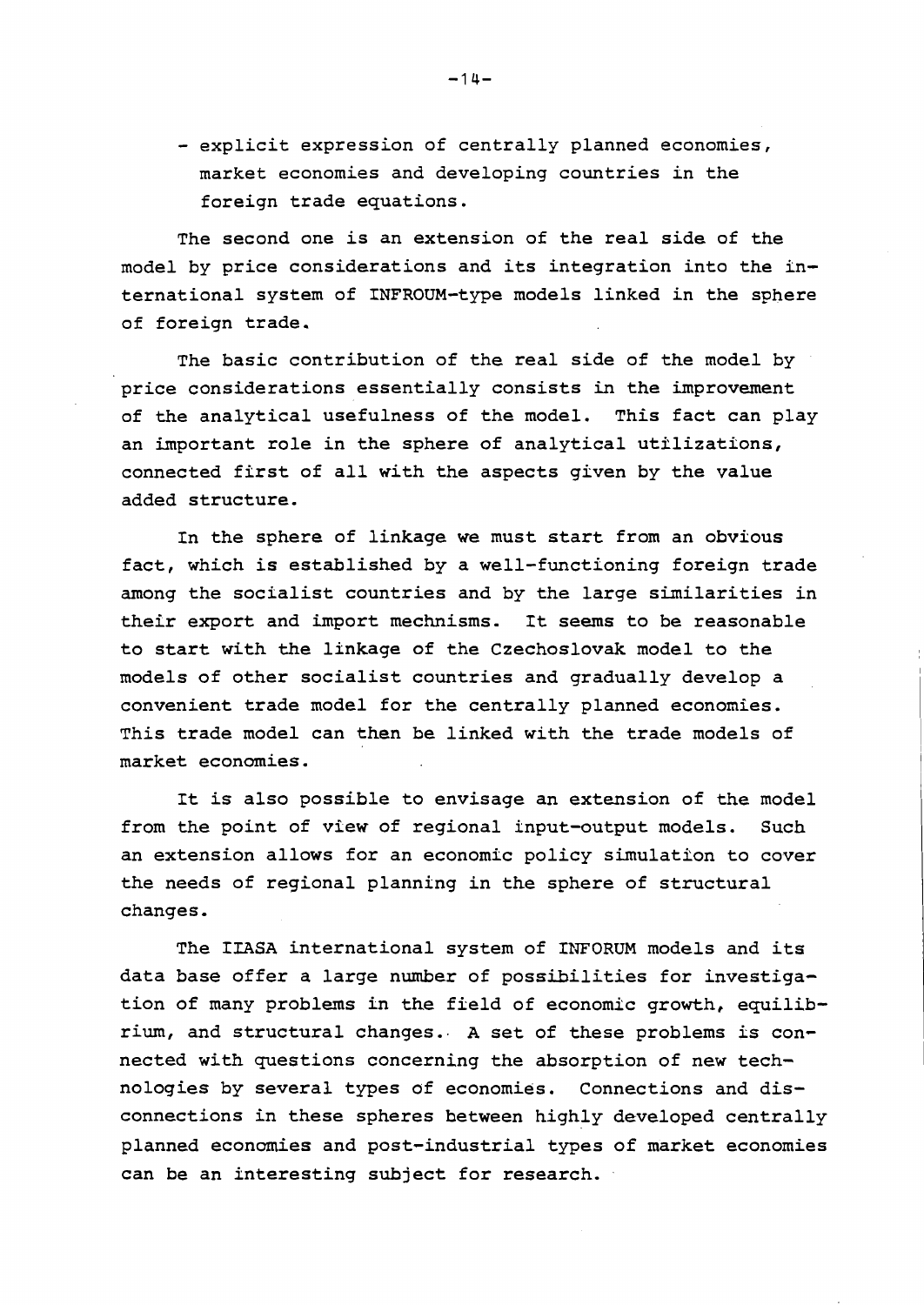APPENDIX 1. Branches Figuring in the INFORUM Model of Czechoslovakia

- Agriculture  $1.$
- 2. Forestry
- Fuel industry
- 4. Power industry
- $5.$ Ferrous metallurgy
- Non-ferrous metallurgy  $6.$
- $7.$ Chemical and rubber industry
- $8.$ Machine building
- 9. Production of electrical machinery and appliances
- 10. Production of building components
- 11. Wood industry
- Paper and cellulose industry  $12.$
- 13. Glass, ceramics and porcelain production
- 14. Textile industry
- $15.$ Clothing industry
- 16. Leather industry
- 17. Printing industry
- 18. Food industry
- $19.$ Cooling and tobacco industry
- Other industries  $20.$
- Building industries
- $22.$ Geological activities
- $23.$ Designing for construction
- 24. Transportation
- $25.$ Telecommunication
- 26. Trade
- 27. Material stocking
- 28. Purchase of agricultural products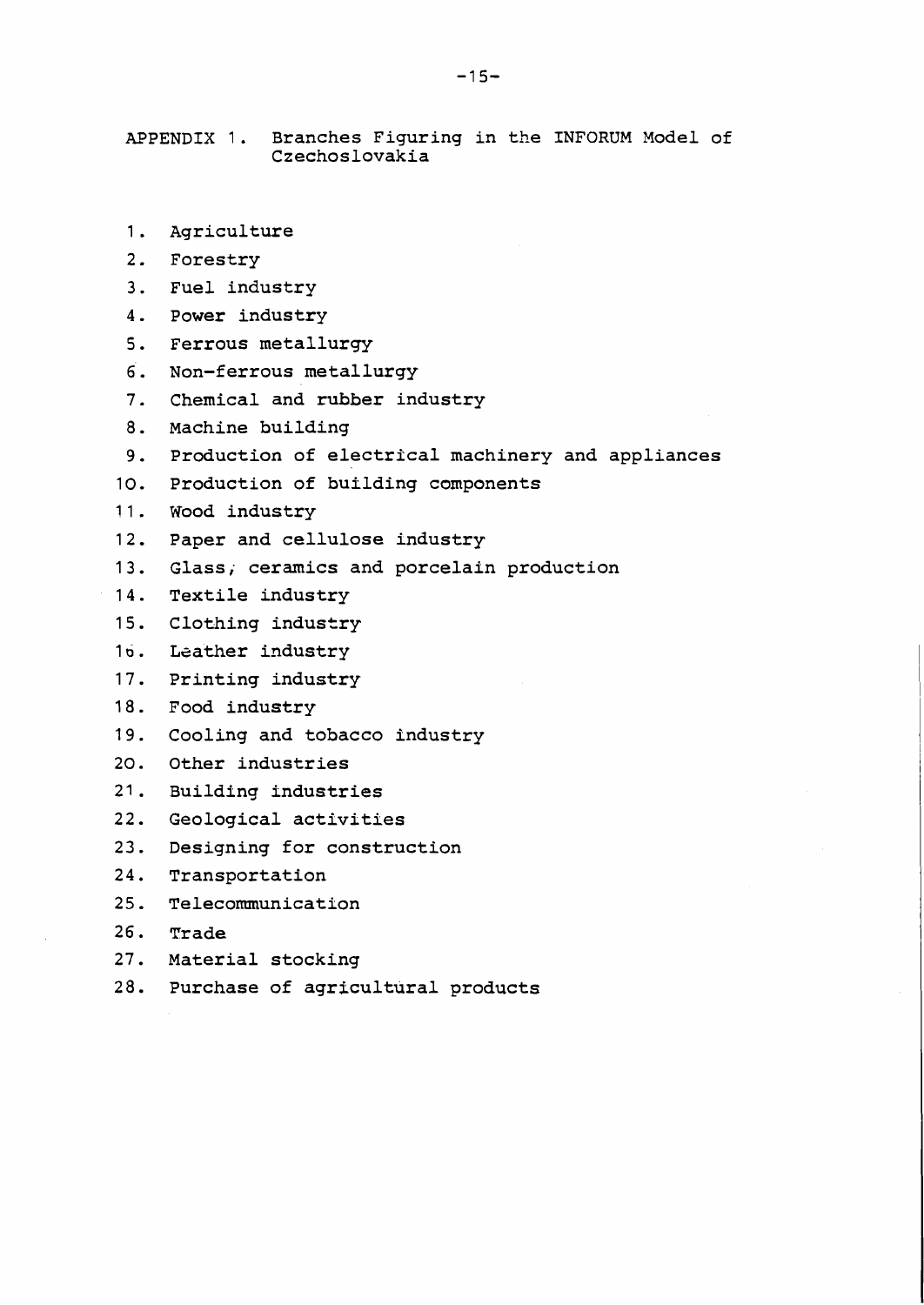APPENDIX 2.

 $\mathcal{L}^{\text{eff}}$ 

 $\sim 10^{-1}$ 

 $\sim$   $\sim$ 

| Bran-                          | Pers.       | Soc.                    | $\overline{\ln-}$ | Inv.        |                     |             |
|--------------------------------|-------------|-------------------------|-------------------|-------------|---------------------|-------------|
| ches                           | cons.       | cons.                   | vest.             | change      | Exp.                | Imp.        |
| $\mathbf{1}$                   | $\mathbf x$ |                         |                   | $\mathbf x$ |                     |             |
| $\overline{\mathbf{c}}$        |             |                         |                   |             |                     |             |
| $\mathbf{3}$                   |             | $\mathbf x$             |                   | $\mathbf x$ | $\mathbf x$         | $\mathbf x$ |
| $\overline{\mathbf{4}}$        |             | $\mathbf x$             |                   |             |                     |             |
| 5                              |             |                         |                   | $\mathbf x$ | $\mathbf x$         | $\bf x$     |
| $\mathbf 6$                    |             |                         |                   |             |                     | $\mathbf x$ |
| $\overline{7}$                 | $\mathbf x$ | $\mathbf x$             |                   |             | $\mathbf x$         | $\mathbf x$ |
| $\bf 8$                        | $\mathbf x$ |                         | $\mathbf x$       |             | $\bf x$             | $\mathbf x$ |
| 9                              | $\mathbf x$ |                         |                   |             | $\mathbf x$         | $\mathbf x$ |
| 10                             |             |                         |                   |             | $\mathbf x$         |             |
| $11$                           | $\mathbf x$ |                         |                   |             | $\mathbf x$         |             |
| $12$                           |             |                         |                   |             | $\mathbf x$         |             |
| $13$                           |             |                         |                   |             | $\mathbf x$         |             |
| 14                             | $\mathbf x$ |                         |                   |             | $\mathbf{X}$        | $\bf x$     |
| $15$                           | $\mathbf x$ |                         |                   |             | $\mathbf x$         |             |
| 16                             | $\mathbf x$ |                         |                   |             | $\mathbf x$         |             |
| 17                             | $\mathbf x$ |                         |                   |             |                     |             |
| $18$                           | $\mathbf x$ |                         |                   | $\mathbf x$ | $\mathbf x$         |             |
| 19                             |             |                         |                   |             |                     |             |
| 20 <sub>o</sub>                | $\mathbf x$ |                         |                   |             | $\mathbf x$         | $\mathbf x$ |
| 21                             |             | $\alpha$<br>$\mathbf x$ | $\mathbf x$       |             |                     |             |
| $22$                           |             |                         |                   |             | $\hat{\phantom{a}}$ |             |
| 23                             |             |                         |                   |             |                     |             |
| ${\bf 24}$                     | $\mathbf x$ | $\mathbf x$             |                   |             | $\mathbf x$         | $\bf x$     |
| 25                             |             | $\mathbf x$             |                   |             |                     |             |
| 26                             | $\mathbf x$ |                         |                   |             | $\mathbf x$         |             |
| 27<br>$\overline{\phantom{a}}$ |             |                         |                   |             |                     |             |
| $\frac{28}{1}$                 |             |                         |                   |             |                     |             |

 $\label{eq:2} \mathcal{L}_{\text{max}} = \mathcal{L}_{\text{max}} + \mathcal{L}_{\text{max}}$ 

 $\mathcal{L}^{\text{max}}_{\text{max}}$ 

x - essential branches